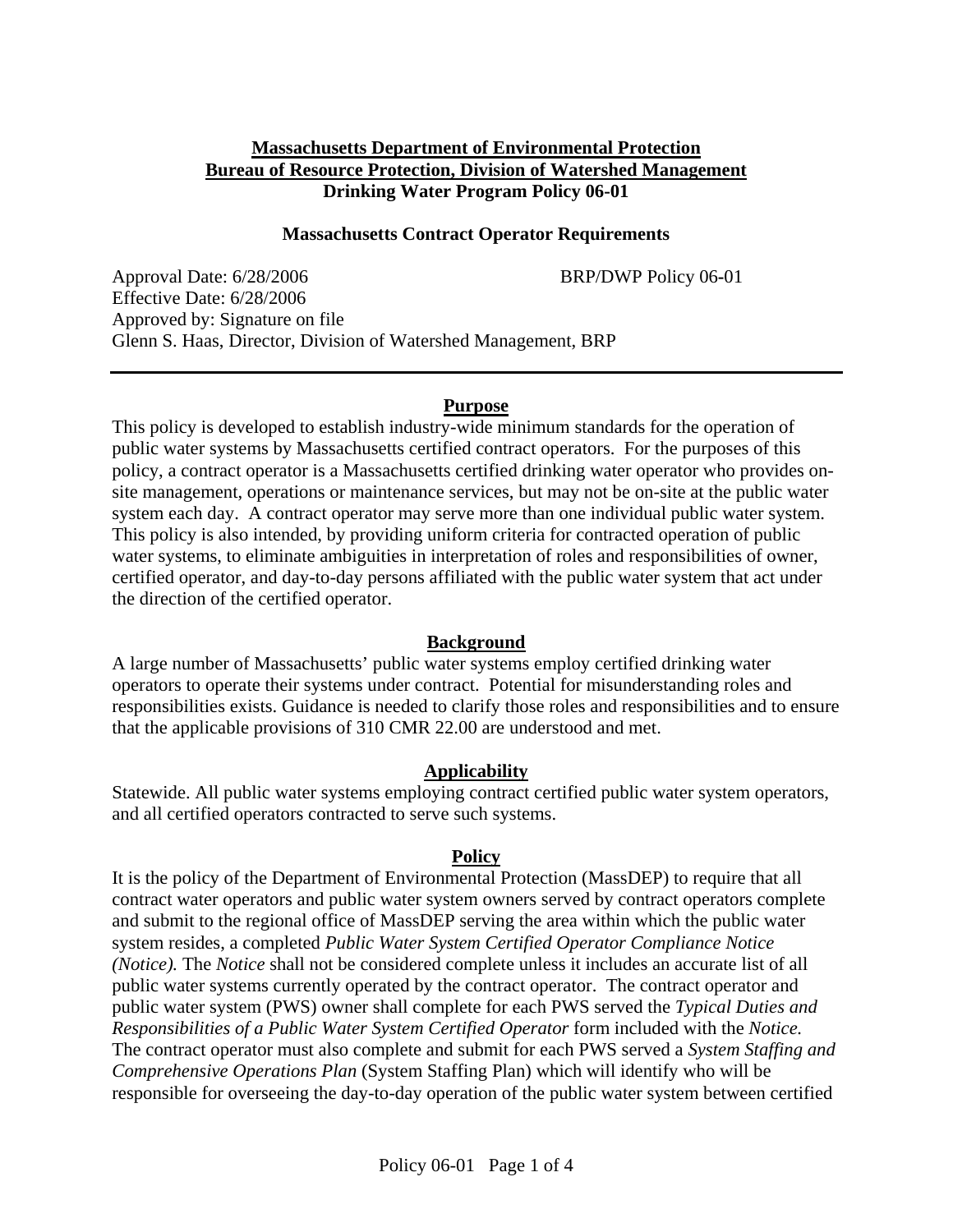operator inspections. A completed *System Staffing Plan* will serve as the exemption request required in 310 CMR 22.11B(5)(b).

A completed *Public Water System Certified Operator Compliance Notice,* approved by MassDEP, will be the basis for determining that a public water system has adequately complied with 310 CMR 22.11B, and will serve as the written approval required in 22.11B(6).

At a minimum, contract operators shall conduct monthly on-site inspections, unless specifically exempted in writing by MassDEP. MassDEP may require more frequent inspections on a caseby-case basis, if it deems such increased frequency necessary. **The contract operator must be on-site to mix chemicals, calibrate equipment, adjust chemical dosages, and perform other critical routine functions as may be determined by MassDEP in writing.** 

Contract operators are required to respond to emergencies within 1 hour  $(22.11B(5)(a)(4))$ . Operators should not enter into contracts for services with public water systems if they cannot respond to an emergency within 1 hour, from either their principal place of business or other staffed location.

Contract operators are responsible for the operation of the public water system between scheduled visits. The person(s) affiliated with the public water system and operating the water system between scheduled visits of the contract operator must act under the direction of the contract operator.

During each inspection, the contract operator shall record the details of the inspection. At a minimum, records should include the information noted on MassDEP's *Certified Operator Inspection Form and Check List (Inspection Form).* Contract operators should use the Inspection Form to inform PWS owners, in writing, of any hazard that has the potential to jeopardize the sanitary integrity of the water or reduce the reliability of the water system. Appropriate corrective action should also be recommended each hazard or potential hazard identified. Completed inspection forms must be maintained at the site by the public water supplier for a minimum of five years, and shall be made available to MassDEP, or other officials, upon request.

Contract operators are responsible for providing notice to the PWS owner and to MassDEP prior to terminating a contract to provide operator services. Notice must be submitted to the PWS owner and to the appropriate MassDEP Regional Office at least 10 days prior to the intended date of termination using a *Certified Operator Termination Notice.* If a contract operator decides to continue to operate a PWS after submitting a *Certified Operator Termination Notice,* a *Certified Operator Termination Rescind Notice* must be submitted to the PWS owner and MassDEP. If a contract operator continues to operate a PWS after termination, MassDEP may require a new *Public Water System Certified Operator Compliance Notice*.

MassDEP estimates that a minimum of 6-hours of documented on-site operation per year and a minimum of 12 hours of documented total operation per year, are necessary to perform the typical contract operator duties listed below. MassDEP may use the documented time of operation to determine whether a system is being properly operated. If a PWS is unable to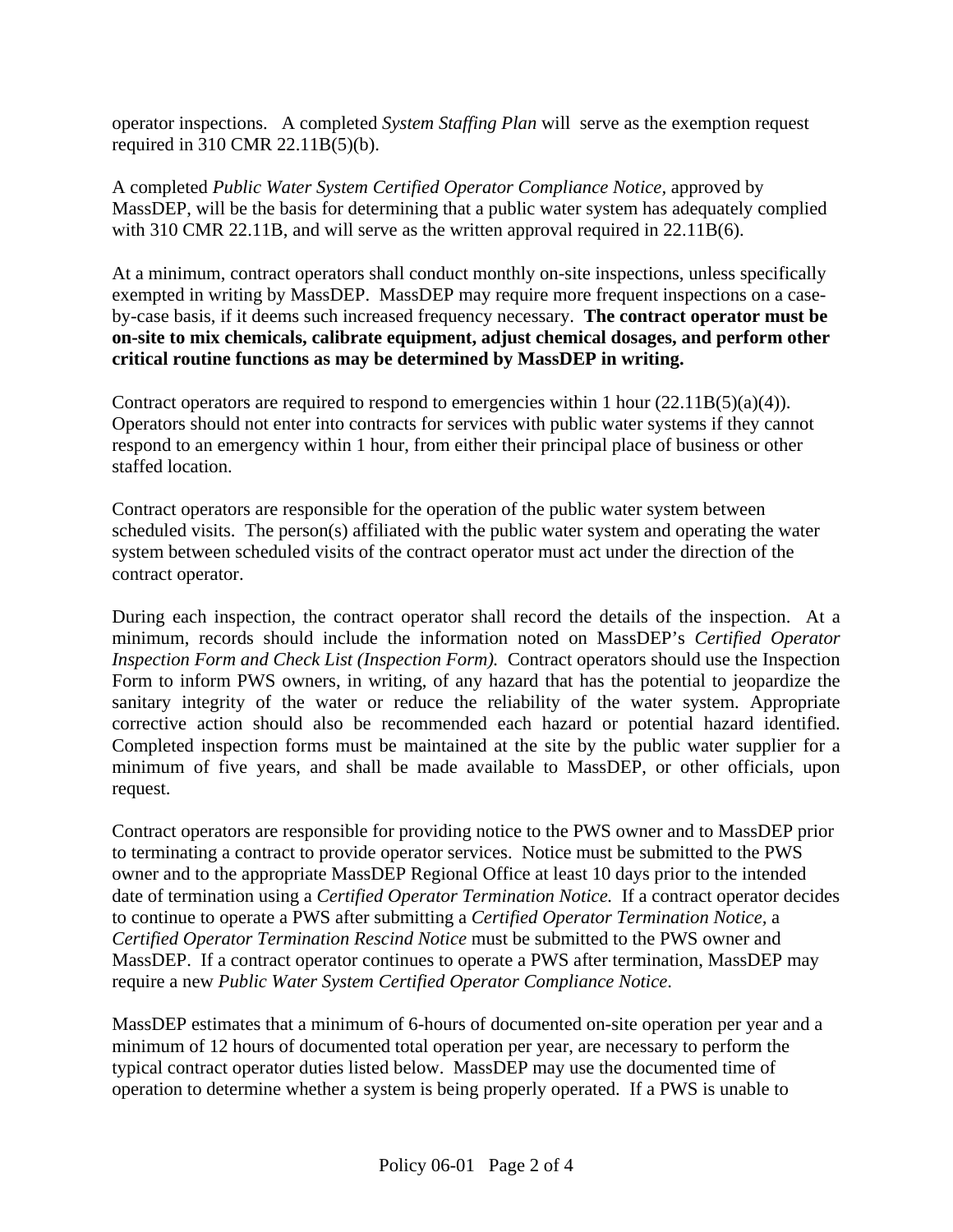demonstrate, upon request by MassDEP, that a minimum of 12 hours per year of total time (with appropriate on-site time) has been spent operating the system, MassDEP may determine that the system does not meet the operation requirements of 310 CMR 22.11B. Documented operation may be by the primary operator or by an individual operating the system under the primary operator's license. Travel time is not to be included when documenting time of operation.

The following minimum tasks are expected of a contract certified operator:

- Conduct routine visual inspections of all water system components, including sources, well pits, wellheads, entire zone I area, pumps, tanks, and any chemical feed equipment.
- Record the information from each inspection on a form approved by MassDEP and provide a copy of the form to the system owner or responsible party at the end of each inspection.
- Make note of increased activities or new structures within the source's Zone I recharge area or other activities that may impact water quality or operation of the water system.
- Mix chemicals, calibrate equipment, adjust chemical dosages, and be present on-site to perform other critical routine functions as may be determined by MassDEP.
- Sample collection (may be performed by lab or PWS owner).
- Discuss MassDEP (or other drinking water-related) correspondence with the PWS owner or representative.
- Ensure that all forms are completed properly and submitted to MassDEP in a timely manner. This includes, at a minimum, water quality sampling reports, monthly inspection reports (to be retained on site by the public water supplier), annual statistical reports, consumer confidence reports, and cross connection updates.
- Record meter readings at least monthly.
- Ensure the accuracy of flow measuring and chemical addition equipment.
- Ensure the proper operation and maintenance of pumps, storage tanks, and other mechanical components of the water system.
- Develop and implement a preventive maintenance plan which includes the following items when appropriate:
	- $\checkmark$  Master meter inspection and calibration every year;
	- $\checkmark$  Start-up and shut-down procedures for seasonal systems;
	- $\checkmark$  Periodic inspection and calibration of the pump controls;
	- $\checkmark$  Preventive maintenance on all equipment based on manufacturer's recommendations;
	- $\checkmark$  Valve maintenance;
	- $\checkmark$  O & M manuals for all pieces of equipment as well as 'as-built' drawings of each facility (kept on-site or readily available);
	- $\checkmark$  Draining, inspecting, and cleaning atmospheric storage tank(s) every five years.
- Oversee the actions of other individuals repairing or calibrating components of the water system.
- Respond to water quality, water shortage, or mechanical emergencies.
- Review the actions of individuals operating the water system between scheduled inspections.
- Accompany state and other officials during inspections of the water system.
- Develop and implement an emergency response plan.
- Ensure that cross-connection surveys and testing are up-to-date.
- Implement corrective measures.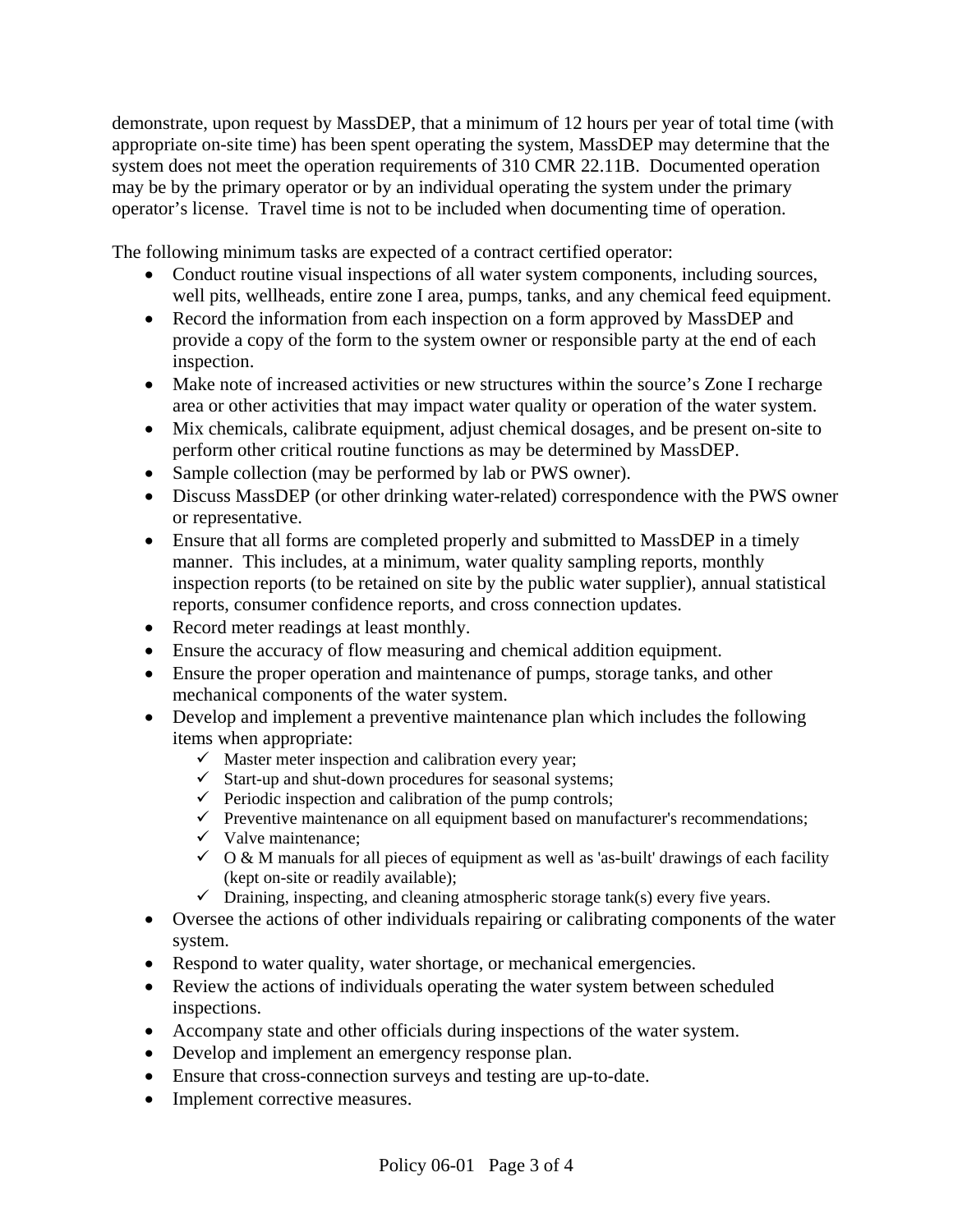The following list of MassDEP Contract Certified Operator forms are available on the Drinking Water Program's website at

http://www.mass.gov/eea/agencies/massdep/water/approvals/drinking-water-forms.html#1:

- *Public Water System Certified Operator Compliance Notice (Notice)*
- *Typical Duties and Responsibilities of a Public Water System Certified Operator*
- *Certified Operator Inspection Form and Check List Contract Operation*
- *System Staffing and Comprehensive Operations Plan*
- *Certified Operator Termination Notice*
- *Certified Operator Termination Rescission Notice*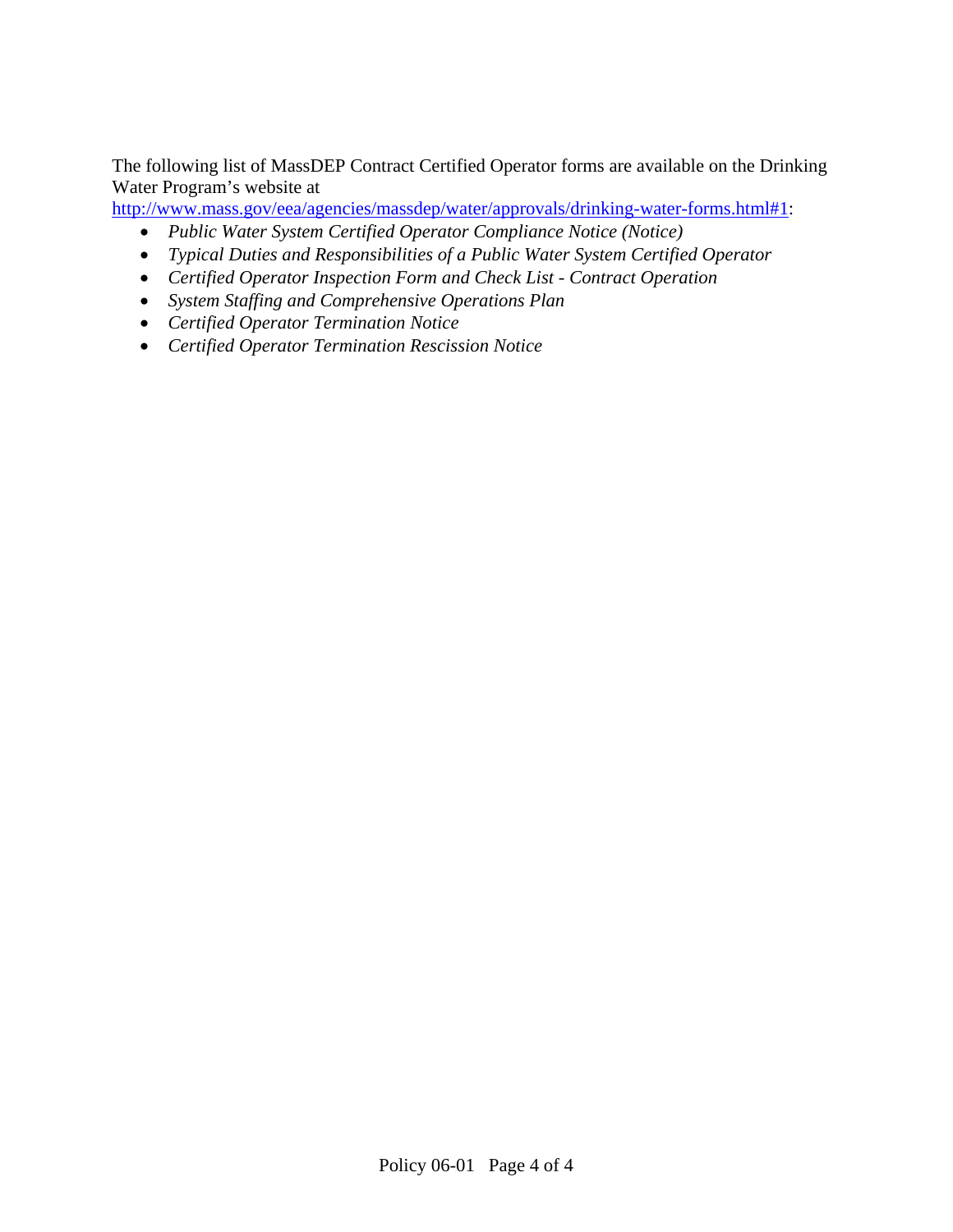### **PUBLIC WATER SYSTEM CERTIFIED OPERATOR COMPLIANCE NOTICE**

| City/Town: |  |
|------------|--|
| PWS Name:  |  |
| PWS ID:    |  |

A Massachusetts Public Water System may contract the services of a Massachusetts Drinking Water Operator for the purpose of fulfilling its statutory obligation under *MGL Chapter 112 Section 87DDDD* and *310 CMR 22.11 B of the Massachusetts Drinking Water Regulations*. To grant this exemption, the Department of Environmental Protection (MassDEP) requires written approval of a staffing and comprehensive operations plan (310 CMR 22.11B 5(b). This Compliance Notice (Notice) satisfies that requirement when it is completed, signed, and approved by all parties.

The duties and responsibilities listed in this Notice should act as a guideline for small system owners to be used when they employ a contract operator. A comprehensive list of recommended duties and frequencies is provided to give both the operator and the system owner a better understanding not only of what is expected, but what is required to operate a system to stay in compliance with the *Massachusetts Drinking Water Regulations 310 CMR 22.00.* Operators and owners of systems should use this Notice as a guideline in determining operational requirements of the system. Although this is a comprehensive list of duties, it does not necessarily include all duties required to maintain compliance with MassDEP and Federal regulations and guidelines.

The system intends to comply with the provisions of 310 CMR 22.11B by contracting with a Massachusetts Certified Drinking Water Operator. The system must ensure that the operator holds a full status Massachusetts Drinking Water Operators Certification equal to or greater than the class of the system. The system recognizes its obligation and assumes the responsibility of notifying MassDEP within 24 hours of any change in operators. (System has 30 days to provide documentation for procuring a new operator.)

To insure proper operation, management, and maintenance of the system, the operator agrees to perform his/her duties as specified within this Notice in accordance with *310 CMR 22.00, Massachusetts Drinking Water Regulations* and any other applicable policies and guidelines. The operator will be available on a regular and emergency basis as stated on this form. In certain cases, with MassDEP approval, the operator can supervise the system without being present on a daily basis provided that (1) between scheduled visits the operator has a person affiliated with the system acting under his/her direction, and (2) that this person can properly operate the system and detect operational malfunctions in the absence of the primary operator.

The system and operator will notify all interested parties of the existence and responsibilities of this compliance notice.

| Operator's Signature: | Date.<br>. |  |
|-----------------------|------------|--|
|                       |            |  |

| <b>System Owner's Signature:</b> |  |  |
|----------------------------------|--|--|
|----------------------------------|--|--|

### **Section 1 - System Information**

| Public Water System: |            | PWS ID#: |      |  |
|----------------------|------------|----------|------|--|
| Address:             | City/Town: | МA       | ZIP: |  |
| Print Owner's Name:  | Title:     |          |      |  |

Contract Certified Operator Forms Page 1 of 13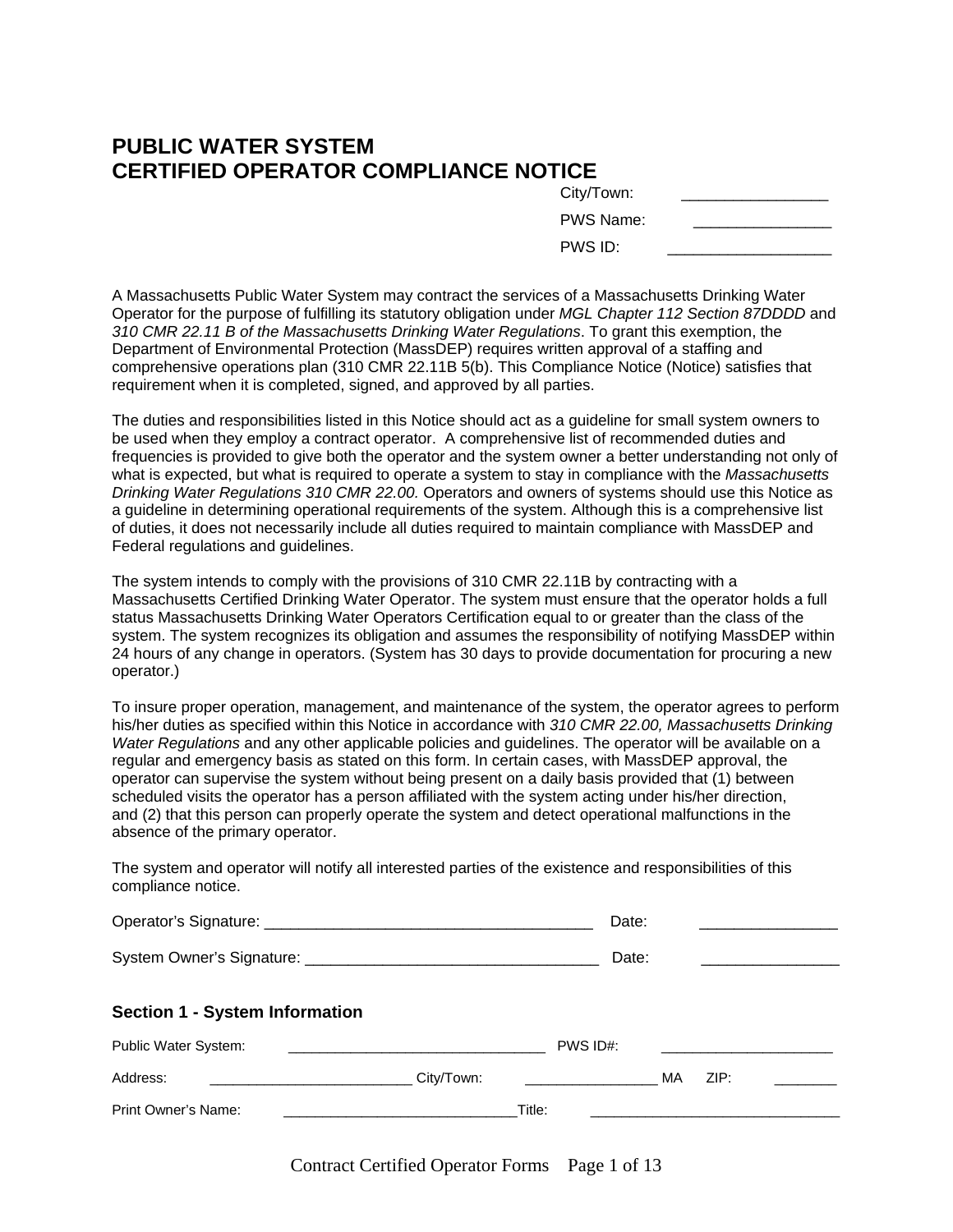| Mailing Address:                      | City/Town:                                                                            | State:                          | Zip: |
|---------------------------------------|---------------------------------------------------------------------------------------|---------------------------------|------|
| Phone number:                         | E-mail Address:                                                                       |                                 |      |
| System Type:<br>Community             | Non-Transient Noncommunity                                                            | <b>Transient Noncommunity</b>   |      |
| Population: winter                    | summer                                                                                |                                 |      |
| Distribution Class: I<br>$\mathbf{H}$ | $VSS \Box$<br>IV I I<br>VNDI I<br>$III \cup I$                                        |                                 |      |
| Treatment: Yes<br>No l                | <b>Treatment Class:</b><br>   <br>$\Box$                                              | $III$ $\Box$<br>IV <sub>1</sub> |      |
|                                       | If yes, please specify treatment type(s) and purpose of treatment and chemicals used: |                                 |      |

 $\overline{a}$  , and the state of the state of the state of the state of the state of the state of the state of the state of the state of the state of the state of the state of the state of the state of the state of the state o

### **Section 2 - Operator's Information**

| License #:      | Grade: | $\Box$ OIT $\Box$ or Full $\Box$ |  |
|-----------------|--------|----------------------------------|--|
| Print Name:     |        |                                  |  |
| Address:        |        | Phone number:<br>$\sim 100$      |  |
| City/Town:      |        | State:<br>Zip:                   |  |
| E-mail Address: |        |                                  |  |

|          | will assume responsibility as the [primary $\Box$ / secondary $\Box$ ] operator for | hours |
|----------|-------------------------------------------------------------------------------------|-------|
| per day, | days per [week /month] and will be able to respond to an emergency                  |       |
| within   | minutes.                                                                            |       |

Please list the names and PWS ID # number of **all** other systems which you currently operate (attach list if necessary). 

| <b>Public Water System</b> | <b>PWS ID#</b> | <b>Public Water System</b> | <b>PWS ID#</b> |
|----------------------------|----------------|----------------------------|----------------|
|                            |                |                            |                |
|                            |                |                            |                |
|                            |                |                            |                |
|                            |                |                            |                |
|                            |                |                            |                |
|                            |                |                            |                |

Please describe any sanctions the Board has levied on your operator's license in the past 3 three years:

\_\_\_\_\_\_\_\_\_\_\_\_\_\_\_\_\_\_\_\_\_\_\_\_\_\_\_\_\_\_\_\_\_\_\_\_\_\_\_\_\_\_\_\_\_\_\_\_\_\_\_\_\_\_\_\_\_\_\_\_\_\_\_\_\_\_\_\_\_\_\_\_\_\_\_\_\_\_\_\_\_\_\_\_

\_\_\_\_\_\_\_\_\_\_\_\_\_\_\_\_\_\_\_\_\_\_\_\_\_\_\_\_\_\_\_\_\_\_\_\_\_\_\_\_\_\_\_\_\_\_\_\_\_\_\_\_\_\_\_\_\_\_\_\_\_\_\_\_\_\_\_\_\_\_\_\_\_\_\_\_\_\_\_\_\_\_\_\_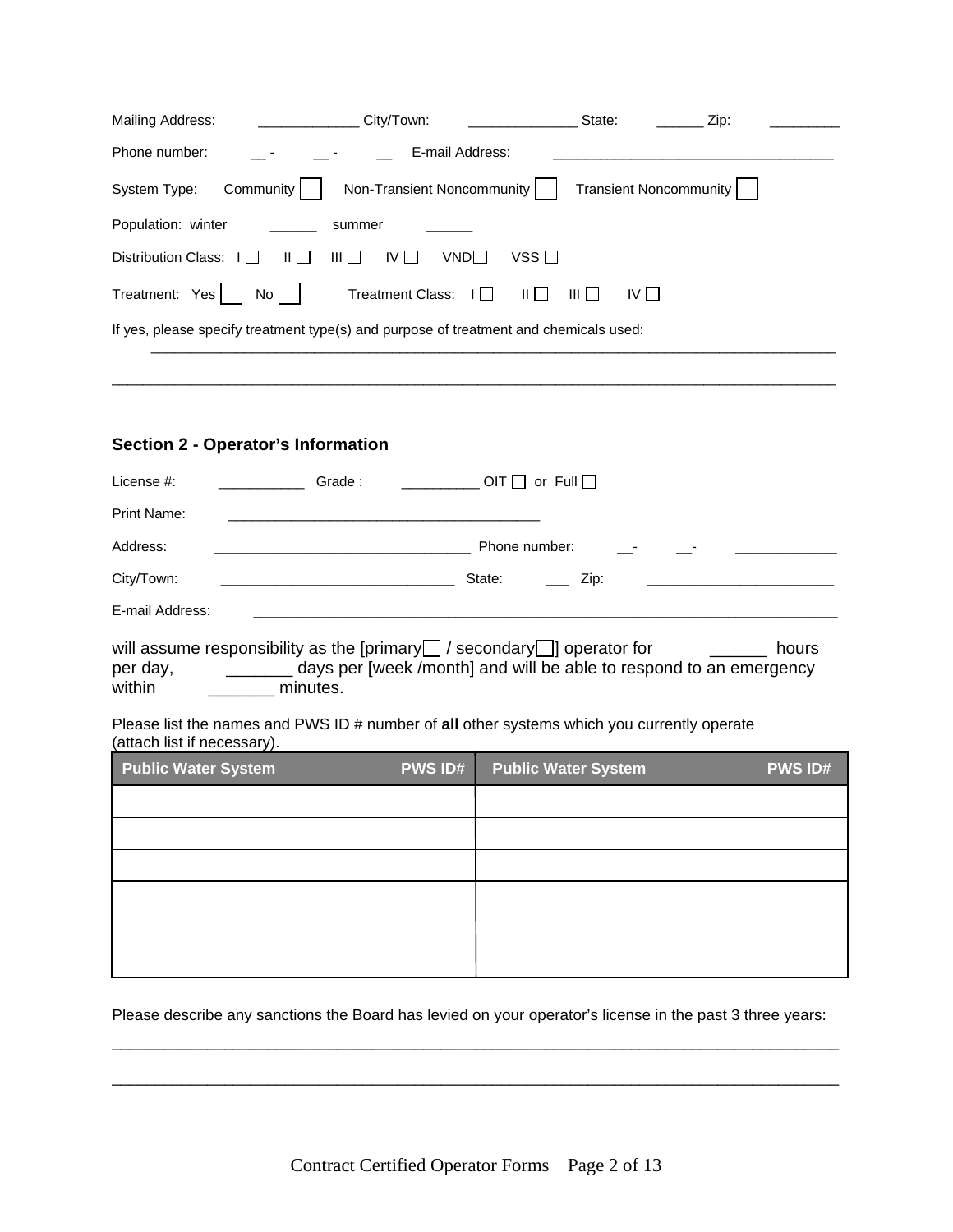### **Section 3 - Typical Duties and Responsibilities**

There are several different "Typical Duties and Responsibilities" sheets attached to this Notice. System owner and operator are to jointly complete the sheet that best describes the system. That sheet becomes part of this Notice. Discard the sheets that do not pertain to your particular system.

 $\frac{1}{\sqrt{2}}$  , and the contract of the contract of the contract of the contract of the contract of the contract of the contract of the contract of the contract of the contract of the contract of the contract of the contra

\_\_\_\_\_\_\_\_\_\_\_\_\_\_\_\_\_\_\_\_\_\_\_\_\_\_\_\_\_\_\_\_\_\_\_\_\_\_\_\_\_\_\_\_\_\_\_\_\_\_\_\_\_\_\_\_\_\_\_\_\_\_\_\_\_\_\_\_\_\_\_\_\_\_\_\_

\_\_\_\_\_\_\_\_\_\_\_\_\_\_\_\_\_\_\_\_\_\_\_\_\_\_\_\_\_\_\_\_\_\_\_\_\_\_\_\_\_\_\_\_\_\_\_\_\_\_\_\_\_\_\_\_\_\_\_\_\_\_\_\_\_\_\_\_\_\_\_\_\_\_\_\_

 $\frac{1}{\sqrt{2}}$  , and the contract of the contract of the contract of the contract of the contract of the contract of the contract of the contract of the contract of the contract of the contract of the contract of the contra

\_\_\_\_\_\_\_\_\_\_\_\_\_\_\_\_\_\_\_\_\_\_\_\_\_\_\_\_\_\_\_\_\_\_\_\_\_\_\_\_\_\_\_\_\_\_\_\_\_\_\_\_\_\_\_\_\_\_\_\_\_\_\_\_\_\_\_\_\_\_\_\_\_\_\_\_

\_\_\_\_\_\_\_\_\_\_\_\_\_\_\_\_\_\_\_\_\_\_\_\_\_\_\_\_\_\_\_\_\_\_\_\_\_\_\_\_\_\_\_\_\_\_\_\_\_\_\_\_\_\_\_\_\_\_\_\_\_\_\_\_\_\_\_\_\_\_\_\_\_\_\_\_

### **Section 4 - Other Duties**

List other duties to be operator's responsibility:

List other duties to be the system's responsibility:

### **Section 5 - Department of Environmental Protection**

| MassDEP Office: |        |  |        |  |
|-----------------|--------|--|--------|--|
| Print Name:     |        |  | Title: |  |
| Signature:      |        |  | Date:  |  |
| Approved        | Denied |  |        |  |
| Comments:       |        |  |        |  |
|                 |        |  |        |  |
|                 |        |  |        |  |

Original gets mailed back to PWS; copy to certified operator; copy to MassDEP-Boston; and copy for MassDEP-Region.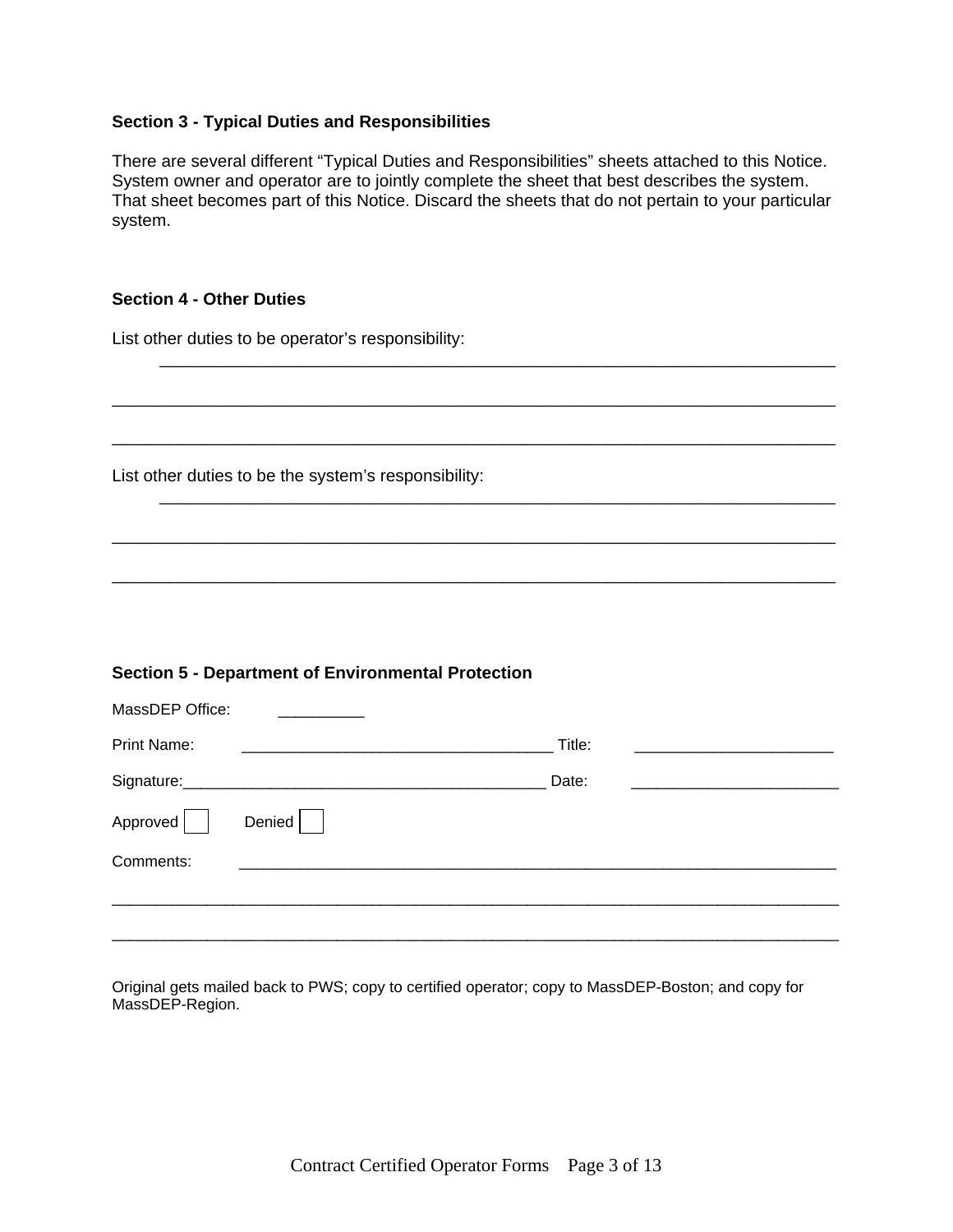# Operator Owner Shared

 $\Box$  $\Box$  be responsible for the day-to-day operation and management of the system.

 $\square \square \square$  ensure the delivery of safe drinking water at all times by complying with Massachusetts Drinking Water Regulations.

**IIII** inspect the system monthly (source, storage, and distribution).

 $\Box$  $\Box$  test, flush, clean and disinfect the water distribution system and storage tanks when necessary.

 $\Box$  develop, and maintain for accuracy, a site plan showing the water source, a map of the water distribution system and sample location and all other appropriate appurtenances.

**COL** collect /oversee collection of water samples as specified by MassDEP.

 $\Box$  ensure that all samples are delivered to and analyzed by a Massachusetts certified laboratory.

 $\Box$  report all results to MassDEP within the time frames specified.

 $\Box$  $\Box$  conduct a sanitary survey of the system as specified by MassDEP.

 $\Box \Box \Box$  complete and submit to MassDEP the Annual Water Supply Statistical Report and all other required forms in a timely manner.

□□□ notify MassDEP of violations and issue public notices as necessary.

 $\Box$  review the sample monitoring schedule and locations annually.

 $\Box$  protect the water distribution system and storage facilities from corrosion effects.

 $\square\square\square$  observe pump motors routinely to detect unusual noises, vibrations, or excessive heat.

 $\Box$  inspect, adjust, and clean pump seals, packing glands, and any mechanical seals when necessary.

 $\Box$  be present during water system repairs and maintenance and/or oversee the maintenance of the public water system conducted by other individuals such as staff or contractors.

 $\Box$  be present within 24 hours of fecal or second Total Coliform positive or other water system failures.

 $\Box$  $\Box$  record quantity of water pumped from source monthly.

 $\Box$  develop, implement, and keep up to date a cross connection control program, a preventive maintenance schedule, an operation and maintenance budget plan, an emergency response plan, a safety program plan, and a source protection program plan.

 $\Box$  ensure the accuracy of water meters and other flow measuring devices annually or as necessary.

 $\Box$  $\Box$  delineate the wellhead protection zone.

 $\Box$  identify all potential sources of contamination within the wellhead protection zone.

 $\Box \Box \Box$  troubleshoot mechanical equipment, water quality/quantity

PWS Type: Year Round Noncommunity Treatment: None Operator Grade Required: VSS

> problems, and take corrective actions as necessary.

> $\Box$  $\Box$  keep abreast of changes in the drinking water regulations.

> $\Box$  $\Box$  attend training programs and workshops for certification renewal as needed .

 $\Box$  $\Box$  accompany regulatory agencies during on-site inspections.

 $\Box$  $\Box$  troubleshoot to locate the causes of water quality complaints and respond to consumer complaints in a timely fashion.

 $\square\square\square$  discuss with consumers their concerns of water quality and quantity.

 $\Box \Box \Box$  develop and maintain a complaint log book.

 $\square\square\square$  keep accurate records and maintain a filing system for correspondence.

 $\Box$  develop, maintain, and keep up to date a public water system standard operational and maintenance manual which contains at a minimum a) the most recent version of 310 CMR 22.00, Drinking Water Regulations; b) the Department's Guidelines and Policies for Public Water Systems; c) the Standard Monitoring Framework; and d) other pertinent correspondence or documents.

Estimated Time: The annual estimated time required to perform all the duties and responsibilities listed above is approximately 12 to 24 hours. Exceptions to the staffing requirements may be allowed by the Department. Contact your regional office for further information.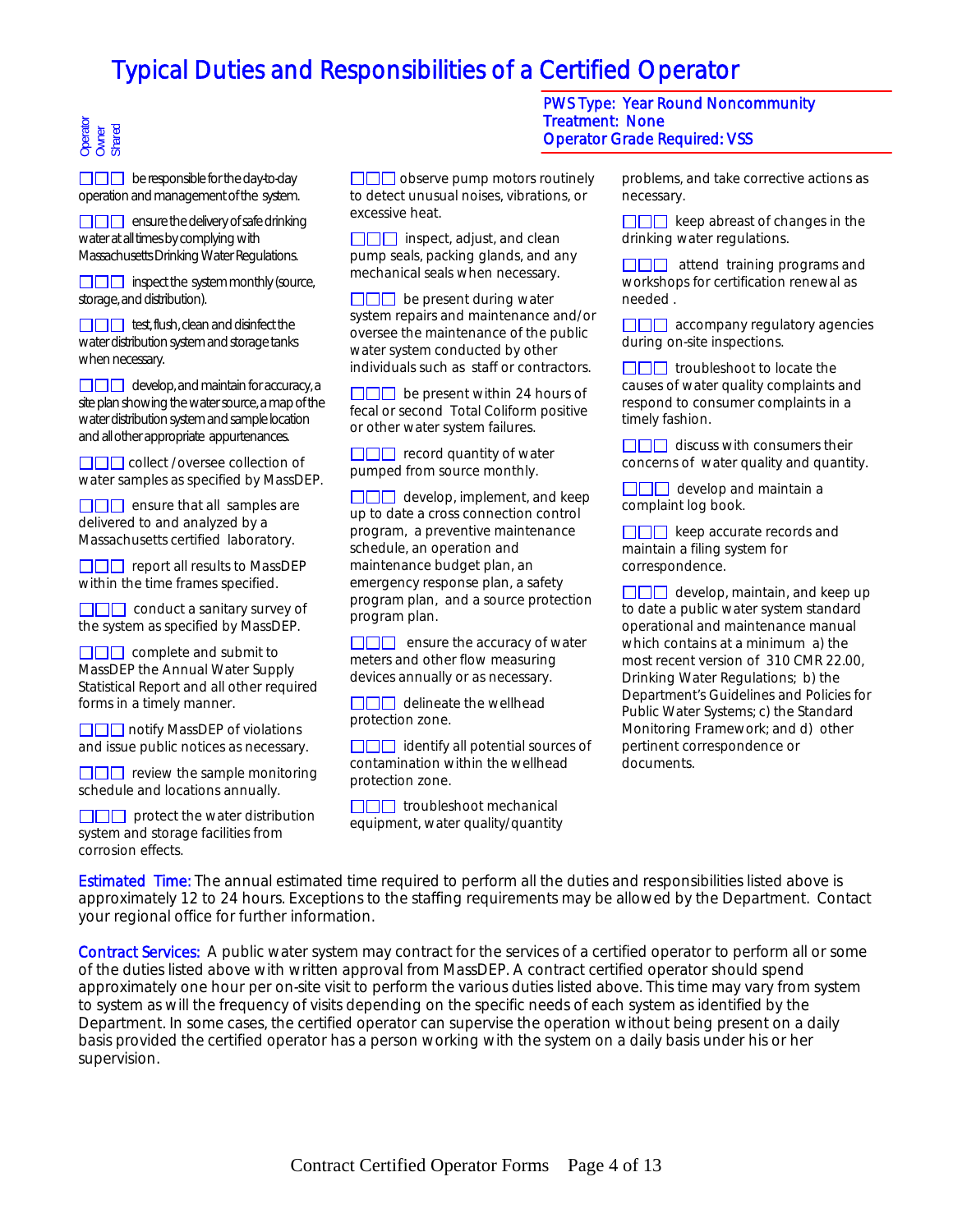# operator owner shared

 $\square \square \square$  be responsible for the day-today operation and management of the system.

 $\Box$  ensure the delivery of safe drinking water at all times by complying with the Drinking Water Regulations of Massachusetts.

 $\Box$  inspect the source, storage facilities, and distribution system prior to start of the season and at the end of the season.

 $\Box$  inspect the system monthly (source, storage and distribution) during the period that the system is operating.

 $\Box$  test, flush, clean, and disinfect the water distribution system and storage tanks when necessary.

 $\Box$  develop and maintain for accuracy, a site plan showing the water source, a map of the water distribution system, sample location, and all other appropriate appurtenances.

**COO** collect /oversee collection of water samples as specified by MassDEP.

 $\Box \Box \Box$  ensure that all samples are delivered to and analyzed by a Massachusetts certified laboratory.

 $\Box \Box \Box$  report all results to MassDEP within the time frames specified.

 $\Box$  $\Box$  conduct a sanitary survey of the system as specified by MassDEP.

 $\Box \Box \Box$  complete and submit the Annual Water Supply Statistical Report and all other required forms to MassDEP in a timely manner.

□□□ notify MassDEP of violations and issue public notices as necessary.

 $\square \square \square$  review the sample monitoring schedule and locations annually.

 $\square \square \square$  protect the water distribution system and storage facilities from corrosion effects.

 $\Box$  $\Box$  observe pump motors routinely to detect unusual noises, vibrations, or excessive heat.

 $\Box$  inspect, adjust, and clean pump seals, packing glands, and any mechanical seals when necessary.

 $\Box$  $\Box$  be present during water system repairs and maintenance and/or oversee the maintenance of the public water system conducted by other individuals such as staff or contractors.

 $\Box$  be present within 24 hours of fecal or second Total Coliform positive or other water system failures.

 $\Box$  record quantity of water pumped from source monthly.

 $\Box$  $\Box$  develop, implement, and keep up to date a cross connection control program, a preventive maintenance schedule, an operation and maintenance budget plan, an emergency response plan, safety program plan, and a source protection program plan.

 $\Box$  ensure the accuracy of water meters and other flow measuring devices annually or as necessary.

 $\Box \Box \Box$  delineate the wellhead protection zone.

#### PWS Type: Seasonal Noncommunity Treatment: None Operator Grade Required: VSS

 $\Box$  $\Box$  identify all potential sources of contamination within the wellhead protection zone.

 $\Box$  $\Box$  troubleshoot mechanical equipment, water quality/quantity problems, and take corrective actions as necessary.

 $\Box$  $\Box$  keep abreast of changes in the drinking water regulations.

 $\Box$  attend training programs and workshops for certification renewal as needed .

 $\Box$  accompany regulatory agencies during on-site inspections.

 $\Box$  $\Box$  troubleshoot to locate the causes of water quality complaints and respond to consumer complaints in a timely fashion.

 $\Box \Box \Box$  discuss with consumers their concerns of water quality and quantity.

 $\Box$  develop and maintain a complaint log book.

 $\square \square \square$  keep accurate records and maintain a filing system for correspondence.

 $\Box$  develop, maintain, and keep up to date a public water system standard operational and maintenance manual which contains at a minimum a) the most recent version of 310 CMR 22.00, Drinking Water Regulations; b) the Department's Guidelines and Policies for Public Water Systems; c) the Standard Monitoring Framework; and d) other pertinent correspondence or documents.

**Estimated Time:** The annual estimated time required to perform all the duties and responsibilities listed above is approximately 6 to 12 hours depending on the length of the season. Exceptions to the staffing requirements may be allowed by MassDEP. Contact your regional office for further information.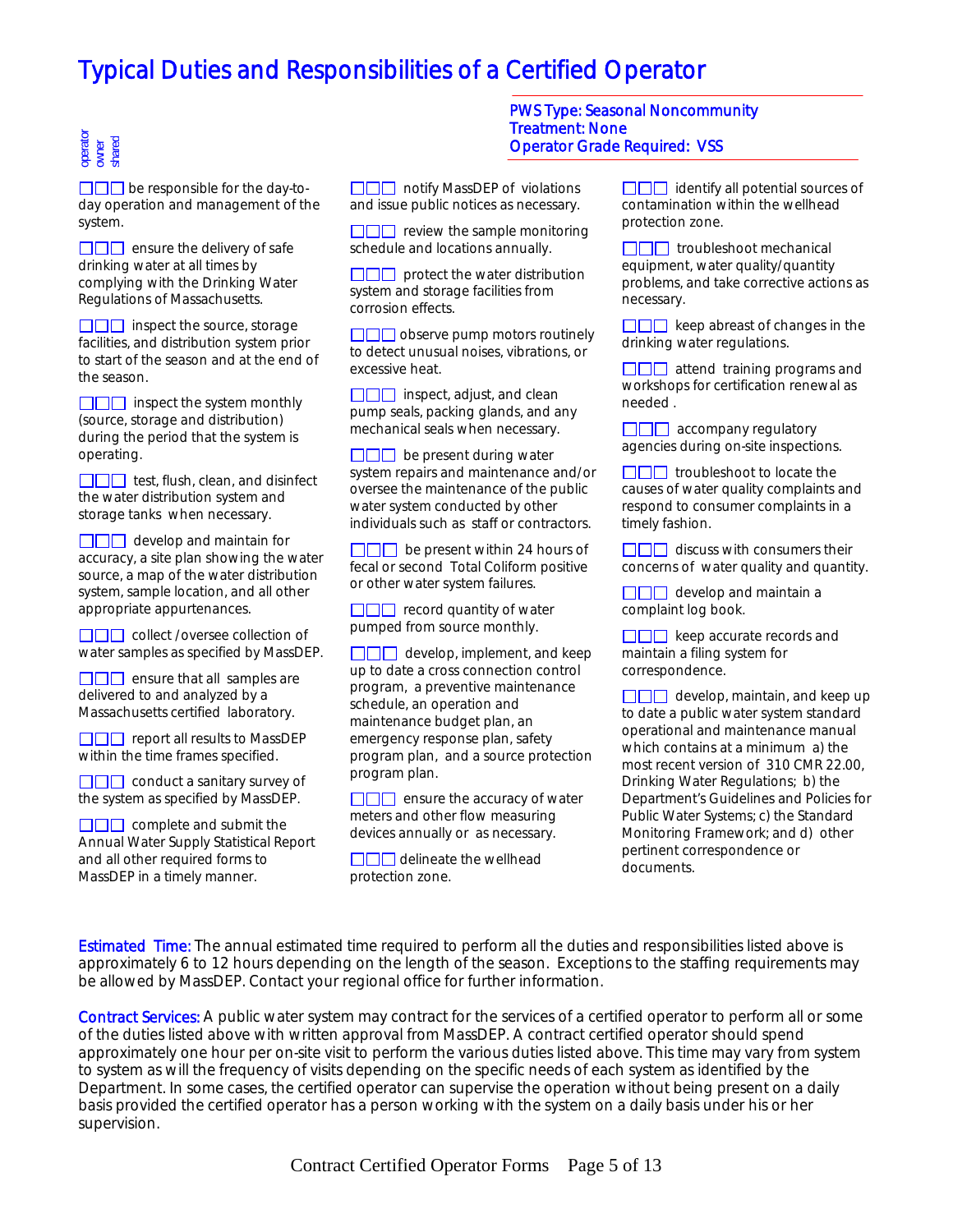## operator owner shared

 $\square \square \square$  be responsible for the day-today operation and management of the system.

 $\Box$  ensure the delivery of safe drinking water at all times by complying with the Drinking Water Regulations of Massachusetts.

 $\Box$  $\Box$  inspect the source, storage, disinfection process, and distribution system prior to the start of season and at the end of season.

 $\Box$  inspect system daily during the period that the system is operating.

 $\Box$  measure and record the chlorine dosage daily making dosage adjustments as necessary.

 $\Box$  $\Box$  add chemicals when necessary and rotate stand-by pumps monthly.

 $\Box \Box \Box$  test, flush, clean, and disinfect the water distribution system and storage tanks when necessary.

 $\Box$  develop, and maintain for accuracy, a site plan showing the water source, a map of the water distribution system and sample location, disinfection process, and all other appropriate appurtenances.

**COL** collect /oversee collection of water samples as specified by MassDEP.

 $\Box$  ensure that all samples are delivered to and analyzed by a Massachusetts certified laboratory.

 $\square\square\square$  report all results to MassDEP within the time frames specified.

**COO** conduct a sanitary survey of the system as specified by MassDEP.

 $\Box$  $\Box$  complete and submit to MassDEP the Annual Water Supply Statistical Report and all other required forms in a timely manner.

 $\Box \Box \Box$  notify MassDEP of violations and issue public notices as necessary.

 $\square\square\square$  review the sample monitoring schedule and locations annually.

 $\square \square \square$  protect the water distribution system and storage facilities from corrosion effects.

 $\square\square\square$  observe pump motors routinely to detect unusual noises, vibrations, or excessive heat.

 $\Box$  inspect, adjust, and clean pump seals, packing glands, and any mechanical seals when necessary.

 $\square \square \square$  be present during water system repairs and maintenance and/or oversee the maintenance of the public water system conducted by other individuals such as staff or contractors.

 $\Box$  $\Box$  be present within 24 hours of fecal or second Total Coliform positive or other water system failures.

 $\Box$  $\Box$  record quantity of water pumped from source monthly.

 $\Box$  $\Box$  develop, implement, and keep up to date a cross connection control program, a preventive maintenance schedule, an operation and maintenance budget plan, an emergency response plan, safety program, and a wellhead protection program plan.

 $\square\square\square$  ensure the accuracy of water meters and other flow measuring devices as necessary.

#### PWS Type: Seasonal Noncommunity Treatment: Disinfection Operator Grade Required: VSS

 $\Box$  $\Box$  delineate the wellhead protection zone.

 $\square \square \square$  identify all potential sources of contamination within the wellhead protection zone.

 $\Box$  $\Box$  troubleshoot mechanical equipment, water quality/quantity problems and take corrective actions as necessary.

 $\square \square \square$  keep abreast of changes in the drinking water regulations.

 $\Box$  attend training programs and workshops for certification renewal when appropriate.

 $\Box$  $\Box$  accompany regulatory agencies during on-site inspections.

 $\Box$  $\Box$  troubleshoot to locate the causes of water quality complaints and respond to consumer complaints in a timely fashion.

 $\Box$  $\Box$  discuss with consumers their concerns of water quality and quantity.

 $\Box$  $\Box$  develop and maintain a complaint log book.

 $\square\square\square$  keep accurate records and maintain a filing system for correspondence.

 $\Box$  develop, maintain, and keep up to date a standard operational and maintenance manual which contains at a minimum a) the most recent version of 310 CMR 22.00, Drinking Water Regulations; b) the Department's Guidelines and Policies for Public Water Systems; c) the Standard Monitoring Framework; and d) other pertinent documents.

Estimated Time: The annual estimated time required to perform all the duties and responsibilities listed above is approximately 180 to 360 hours. Exceptions to the staffing requirements may be allowed by the Department. Contact your regional office for further information.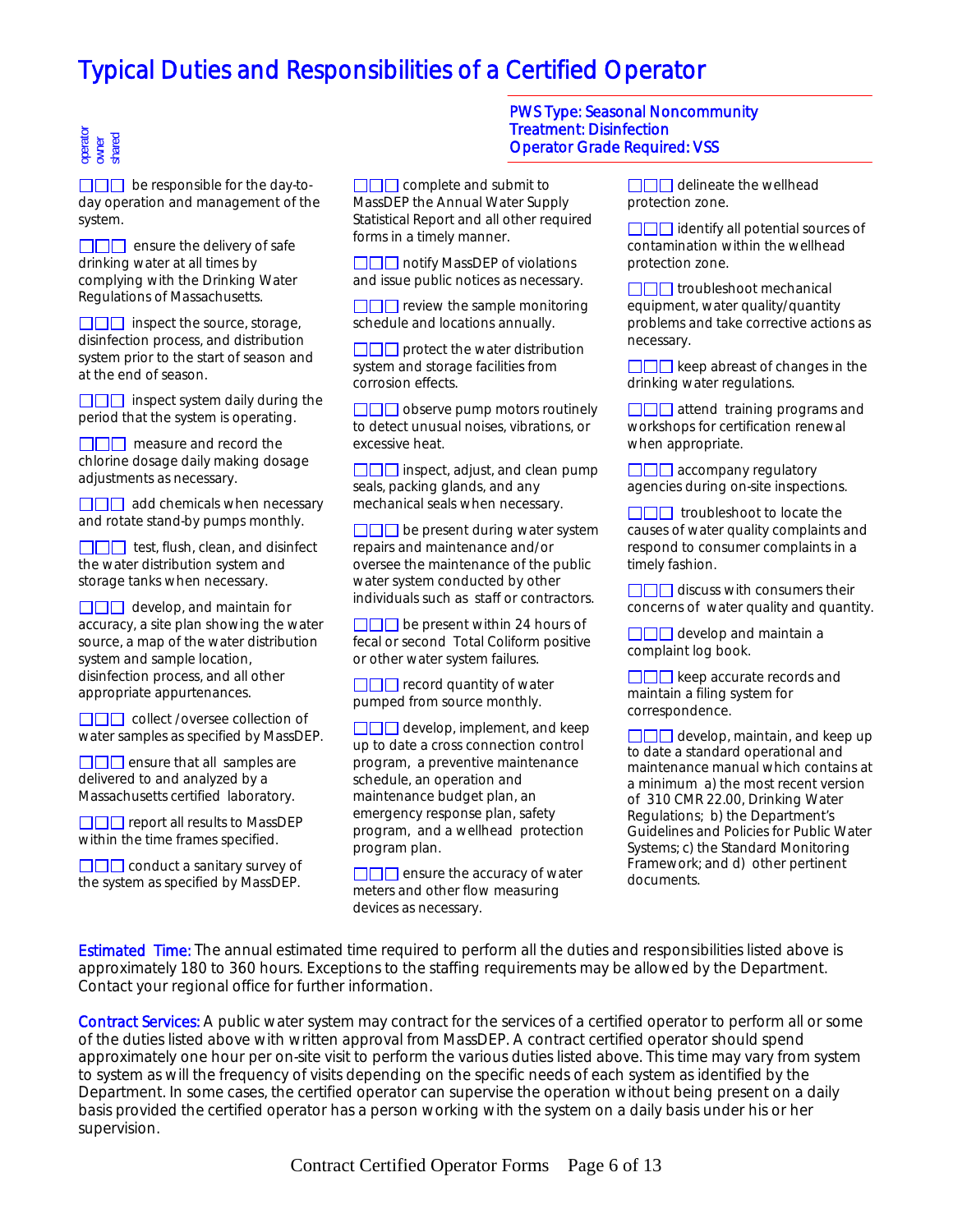#### Treatment: Disinfection Operator Grade Required: VSS I PWS Type: Year Round Noncommunity

# operator owner shared

 $\Box$  be responsible for the day-today operation and management of the system.

 $\Box$  ensure the delivery of safe drinking water at all times by complying with the Drinking Water Regulations of Massachusetts.

 $\Box$  inspect the source, storage, disinfection process, treatment, and distribution system daily.

 $\Box$  measure and record the chlorine dosage daily making dosage adjustments as necessary.

 $\square\square\square$  add chemicals when necessary and rotate stand-by pumps monthly.

 $\Box$  $\Box$  test, flush, clean, and disinfect the water distribution system and storage tanks when necessary.

 $\Box$  $\Box$  develop, and maintain for accuracy, a site plan showing the water source, a map of the water distribution system and sample location, disinfection process, and all other appropriate appurtenances.

**COO** collect /oversee collection of water samples as specified by MassDEP.

 $\Box$  ensure that all samples are delivered to and analyzed by a Massachusetts certified laboratory.

**DOD** report all results to MassDEP within the time frames specified.

 $\square\square\square$  conduct a sanitary survey of the system as specified by MassDEP.

 $\Box$  $\Box$  complete and submit to MassDEP the Annual Water Supply Statistical Report and all other required forms in a timely manner.

□□□ notify MassDEP of violations and issue public notices as necessary.

 $\square \square \square$  review the sample monitoring schedule and locations annually.

 $\square \square \square$  protect the water distribution system and storage facilities from corrosion effects.

 $\Box$  $\Box$  observe pump motors routinely to detect unusual noises, vibrations, or excessive heat.

 $\square\square\square$  inspect, adjust, and clean pump seals, packing glands, and any mechanical seals when necessary.

 $\square \square \square$  be present during water system repairs and maintenance and/or oversee the maintenance of the public water system conducted by other individuals such as staff or contractors.

 $\Box$  be present within 24 hours of fecal or second Total Coliform positive or other water system failures.

 $\Box$  record quantity of water pumped from source monthly.

 $\Box$  develop, implement, and keep up to date a cross connection control program, a preventive maintenance schedule, an operation and maintenance budget plan, an emergency response plan, safety program, and a wellhead protection program plan.

 $\Box$  ensure the accuracy of water meters and other flow measuring devices as necessary.

 $\Box$  $\Box$  delineate the wellhead protection zone.

 $\square\square\square$  identify all potential sources of contamination within the wellhead protection zone.

 $\square \square \square$  troubleshoot mechanical equipment, water quality/ quantity problems and take corrective actions as necessary.

 $\Box \Box \Box$  keep abreast of changes in the drinking water regulations.

 $\Box$  $\Box$  attend training programs and workshops for certification renewal when appropriate.

 $\Box$  $\Box$  accompany regulatory agencies during on-site inspections.

 $\Box$  $\Box$  troubleshoot to locate the causes of water quality complaints and respond to consumer complaints in a timely fashion.

 $\Box$  $\Box$  discuss with consumers their concerns of water quality and quantity.

 $\Box$  $\Box$  develop and maintain a complaint log book.

 $\square\square\square$  keep accurate records and maintain a filing system for correspondence.

 $\square \square \square$  develop, maintain, and keep up to date a standard operational and maintenance manual which contains at a minimum a) the most recent version of 310 CMR 22.00, Drinking Water Regulations; b) the Department's Guidelines and Policies for Public Water Systems; c) the Standard Monitoring Framework; and d) other pertinent documents.

Estimated Time: The annual estimated time required to perform all the duties and responsibilities listed above is approximately 180 to 360 hours. Exceptions to the staffing requirements may be allowed by the Department. Contact your regional office for further information.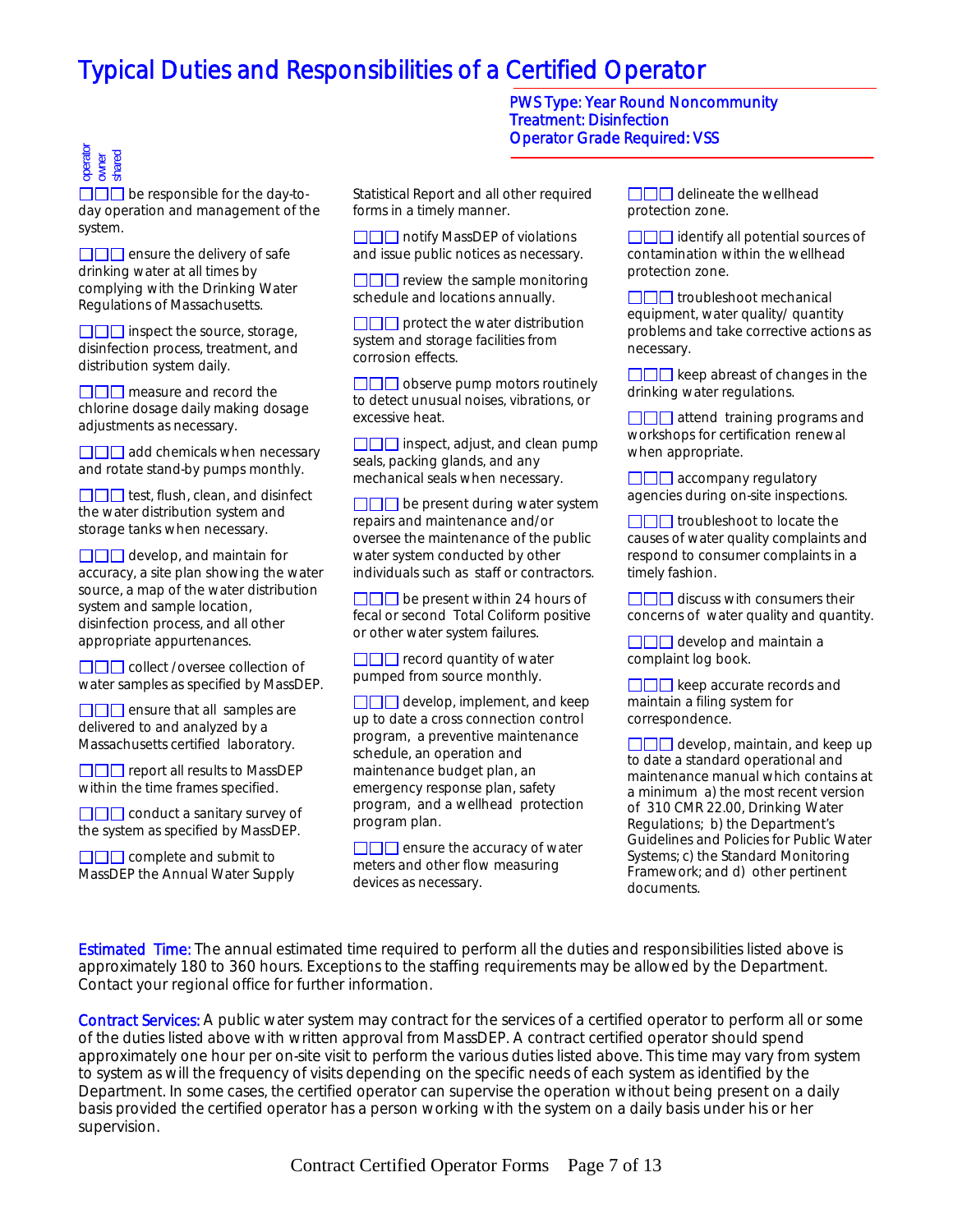# operator owner shared

 $\Box$  be responsible for the day-today operation and management of the system.

 $\Box$  ensure the delivery of safe drinking water at all times by complying with the Drinking Water Regulations of Massachusetts.

 $\Box$  inspect the system daily (source, storage facilities, treatment process, and distribution).

 $\Box \Box \Box$  measure and record the chemical dosage daily making dosage adjustments as necessary.

 $\Box$  $\Box$  add chemicals when necessary and rotate stand-by pumps monthly.

 $\Box$  $\Box$  test, flush, clean, and disinfect the water distribution system and storage tanks when necessary.

 $\Box$  $\Box$  develop and maintain for accuracy, a site plan showing the water source, a map of the water distribution system, sample locations, disinfection process, and all other appropriate appurtenances.

 $\square\square\square\square$  collect /oversee the collection of samples as specified by MassDEP.

 $\Box$  ensure that all samples are delivered to and analyzed by a Massachusetts certified laboratory.

**DOD** report all results to MassDEP within the time frames specified.

 $\square \square \square$  conduct a sanitary survey of the system as specified by MassDEP.

 $\Box$  $\Box$  complete and submit to MassDEP the Annual Water Supply Statistical Report and all other required forms in a timely manner.

□□□ notify MassDEP of violations and issue public notices as necessary.

 $\Box$  review the sample monitoring schedule and locations annually.

 $\square\square\square$  protect the water distribution system and storage facilities from corrosion effects.

 $\Box$  observe pump motors routinely to detect unusual noises, vibrations, or excessive heat.

 $\Box$  inspect, adjust, and clean pump seals, packing glands, and any mechanical seals when necessary.

 $\square \square \square$  be present during water system repairs and maintenance and/or oversee the maintenance of the public water system conducted by other individuals such as staff or contractors.

 $\Box$  be present within 24 hours of fecal or second Total Coliform positive or other water system failures.

 $\Box$  record quantity of water pumped from source monthly.

 $\Box$  $\Box$  develop, implement, and keep up to date a cross connection control program, a preventive maintenance schedule, an operation and maintenance budget plan, an emergency response plan, a safety program, and a wellhead protection program plan.

 $\Box$  ensure the accuracy of water meters and other flow measuring devices as necessary.

**OOO** delineate the wellhead protection zone.

PWS Type: Year Round Noncommunity Treatment: Chemical Treatment Operator Grade Required: VSS and 1T

> $\Box$  identify all potential sources of contamination within the wellhead protection zone.

 $\Box$  $\Box$  troubleshoot mechanical equipment, water quality / quantity problems, and take corrective actions as necessary.

 $\Box$  keep abreast of changes in the drinking water regulations.

**OOO** attend training programs and workshops for certification renewal when appropriate.

 $\Box$  $\Box$  accompany regulatory agencies during on-site inspections.

 $\Box$  $\Box$  troubleshoot to locate the causes of water quality complaints and respond to consumer complaints in a timely fashion.

 $\Box$  $\Box$  discuss with consumers their concerns of water quality and quantity.

 $\Box$  develop and maintain a complaint log book.

 $\Box$  keep accurate records and maintain filing system for correspondences.

 $\Box$  develop, maintain, and keep up to date a standard operational and maintenance manual which contains at a minimum a) the most recent version of 310 CMR 22.00, Drinking Water Regulations; b) the Department's Guidelines and Policies for public Water Systems; c) the Standard Monitoring Framework; and d) other pertinent documents.

Estimated Time: The annual estimated time required to perform all the duties and responsibilities listed above is approximately 180 to 360 hours. Exceptions to the staffing requirements may be allowed by the Department. Contact your regional office for further information.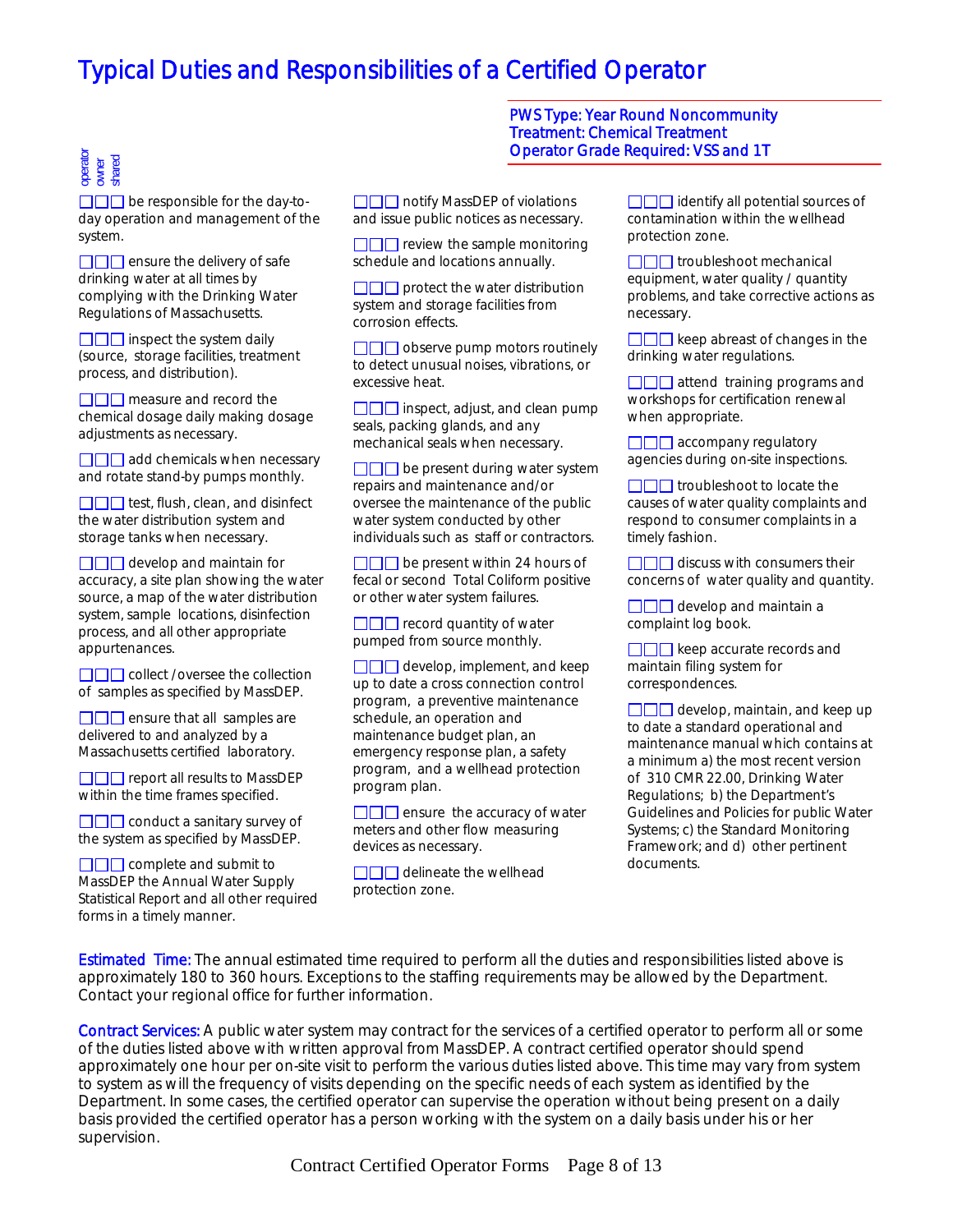# operator owner shared

 $\square \square \square$  be responsible for the day-today operation and management of the system.

 $\Box$  ensure the delivery of safe drinking water at all times by complying with the Drinking Water Regulations of Massachusetts.

 $\Box$  inspect the source, storage, treatment process, and distribution system prior to the start of season and at the end of the season.

 $\Box$  inspect the system daily during the period that the system is operating.

 $\Box$  measure and record the chemical dosage daily making dosage adjustments as necessary.

 $\Box$  $\Box$  add chemicals when necessary and rotate stand-by pumps monthly.

 $\Box$  test, flush, clean, and disinfect the water distribution system and storage tanks when necessary.

 $\Box$  develop and maintain for accuracy, a site plan showing the water source, a map of the water distribution system, sample locations, disinfection process, and all other appropriate appurtenances.

**COO** collect /oversee the collection of samples as specified by MassDEP.

 $\Box$  ensure that all samples are delivered to and analyzed by a Massachusetts certified laboratory.

□□□ report all results to MassDEP within the time frames specified.

 $\Box$  $\Box$  conduct a sanitary survey of the system as specified by MassDEP.

 $\Box$  $\Box$  complete and submit to MassDEP the Annual Water Supply Statistical Report and all other required forms in a timely manner.

**ODD** notify MassDEP of violations and issue public notices as necessary.

 $\square\square\square$  review the sample monitoring schedule and locations annually.

 $\square \square \square$  protect the water distribution system and storage facilities from corrosion effects.

 $\Box$  observe pump motors routinely to detect unusual noises, vibrations, or excessive heat.

 $\Box$  inspect, adjust, and clean pump seals, packing glands, and any mechanical seals when necessary.

 $\square \square \square$  be present during water system repairs and maintenance and/or oversee the maintenance of the public water system conducted by other individuals such as staff or contractors.

 $\Box$  be present within 24 hours of fecal, second Total Coliform positive, or other water system failures.

 $\Box$  record quantity of water pumped from source monthly.

 $\Box$  $\Box$  develop, implement, and keep up to date a cross connection control program, preventive maintenance schedule, operation and maintenance budget plan, emergency response plan, safety program, and a wellhead protection program plan.

 $\square\square\square$  ensure the accuracy of water meters and other flow measuring devices as necessary.

PWS Type: Seasonal Noncommunity Treatment: Chemical Treatment Operator Grade Required: VSS and 1T

> $\Box$  $\Box$  delineate the wellhead protection zone.

 $\Box$  identify all potential sources of contamination within the wellhead protection zone.

 $\square \square \square$  troubleshoot mechanical equipment, water quality and quantity problems, and take corrective actions as necessary.

 $\square\square\square$  keep abreast of changes in the drinking water regulations.

 $\Box$  attend training programs and workshops for certification renewal when appropriate.

 $\Box$  $\Box$  accompany regulatory agencies during on-site inspections.

 $\Box$  troubleshoot to locate the causes of water quality complaints and respond to consumer complaints in a timely fashion.

 $\Box \Box \Box$  discuss with consumers their concerns of water quality and quantity.

 $\Box$  $\Box$  develop and maintain a complaint log book.

 $\Box$  keep accurate records and maintain filing system for correspondences.

 $\Box$  develop, maintain, and keep up to date a public water system standard operational and maintenance manual which contains at a minimum a) the most recent version of 310 CMR 22.00, Drinking Water Regulations; b) the Department's Guidelines and Policies for public Water Systems; c) the Standard Monitoring Framework; and d) other pertinent documents.

Estimated Time: The annual estimated time required to perform all the duties and responsibilities listed above is approximately 180 to 360 hours. Exceptions to the staffing requirements may be allowed by the Department. Contact your regional office for further information.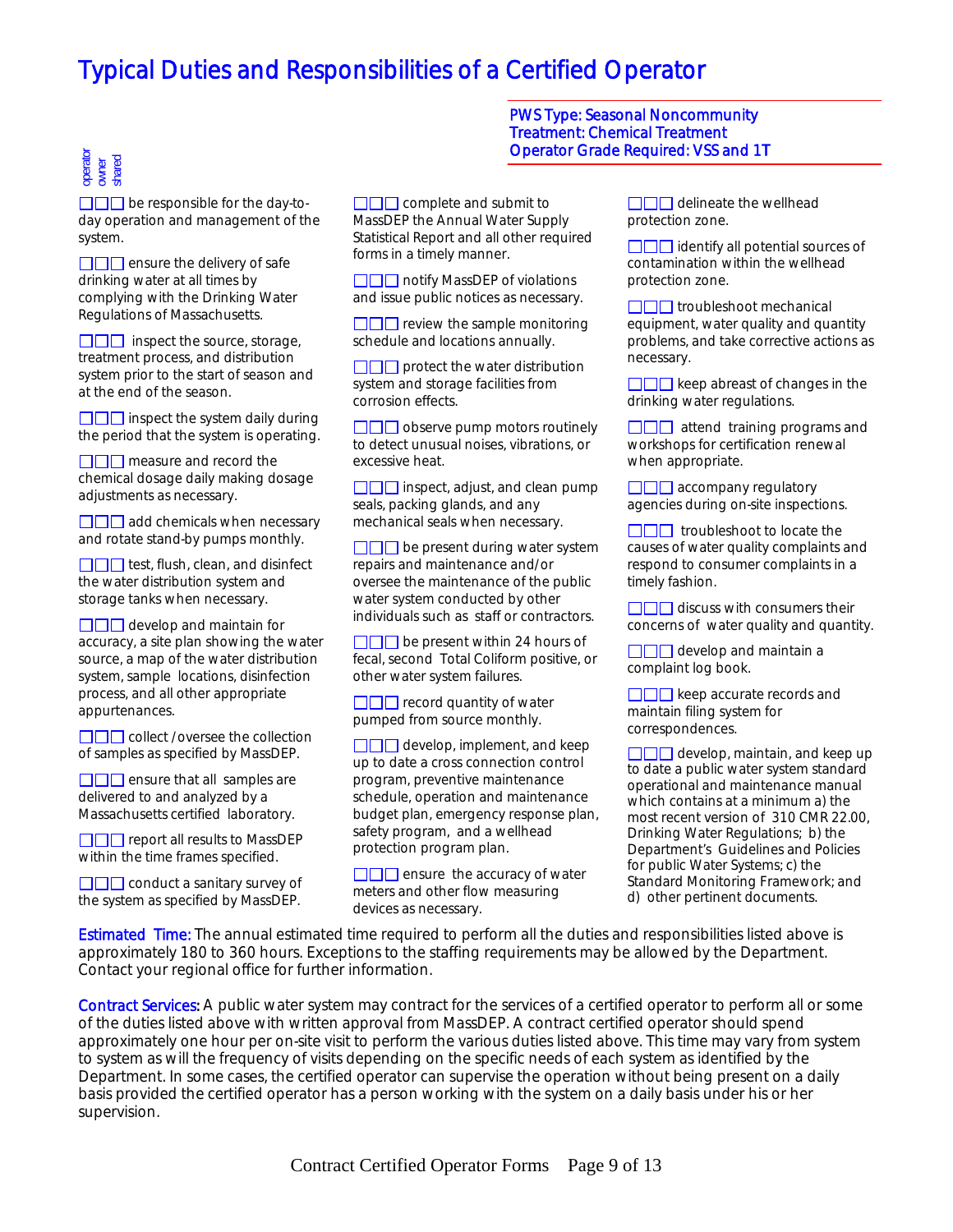| <b>PWS Name:</b>                                                                    |    |           | City/Town: |                                               | PWS ID#:                                                                                                             |                 |                                   |
|-------------------------------------------------------------------------------------|----|-----------|------------|-----------------------------------------------|----------------------------------------------------------------------------------------------------------------------|-----------------|-----------------------------------|
| <b>Inspection Date:</b>                                                             |    |           |            |                                               | Departure Time:                                                                                                      |                 |                                   |
| Primary Operator Name:                                                              |    |           |            | $\frac{1}{\text{License #:}}$                 | <b>Expiration Date:</b>                                                                                              |                 |                                   |
| Person Conducting Inspection:                                                       |    |           |            |                                               |                                                                                                                      |                 |                                   |
| Owner/Responsible Party:                                                            |    |           |            |                                               | Present at Inspection                                                                                                | Y               | N                                 |
| Designated Staff:                                                                   |    |           |            |                                               | Present at Inspection                                                                                                | Y               | N                                 |
|                                                                                     |    | Inspected |            | Comments                                      |                                                                                                                      |                 | <b>Corrective Action Required</b> |
| Zone I                                                                              | Y  | N         |            | (Note new activities or structures in Zone I) |                                                                                                                      | Y               | N                                 |
| Wellhead/Pit                                                                        | Y  | N         |            |                                               |                                                                                                                      | Y               | N                                 |
| Storage Tank(s)                                                                     | YI | N         |            |                                               |                                                                                                                      | Y               | $N$                               |
| <b>Chemical Addition</b>                                                            | Y  | N         |            |                                               |                                                                                                                      | Y               | N                                 |
| Read Meter(s)                                                                       | Y  | N         |            |                                               |                                                                                                                      | Y               | N                                 |
| Equipment Calibration $Y$                                                           |    | N         |            |                                               |                                                                                                                      | Y               | N                                 |
| <b>Water Quality Emergency</b>                                                      |    |           |            |                                               | <u> 1980 - Johann Barbara, martin amerikan basar dan berasal dalam basa dalam basa dalam basa dalam basa dalam b</u> | Y               | N                                 |
| <b>Water Loss Emergency</b>                                                         |    |           |            |                                               |                                                                                                                      | Y               | N                                 |
| Third Party Repair/Calibration                                                      |    |           |            |                                               |                                                                                                                      | Y               | N                                 |
| <b>Cross Connection Inspection/Testing</b>                                          |    |           |            |                                               |                                                                                                                      | Y               | N                                 |
| Sample Collection                                                                   |    |           |            |                                               |                                                                                                                      | $Y \Box N \Box$ |                                   |
| Paperwork (Emergency response plans,<br>chemical addition form, annual stats, etc.) |    |           |            |                                               |                                                                                                                      | Y               | N                                 |
|                                                                                     |    |           |            |                                               |                                                                                                                      |                 |                                   |

### **Certified Operator Inspection Form and Check List - Contract Operation**

I certify under penalty of law that I am the person authorized to fill out this form and the information contained herein is true, accurate and complete to the best of my knowledge and belief.

| Operator Signature:                               | Date : |
|---------------------------------------------------|--------|
| Date form provided to owner or responsible party: |        |

Contract Certified Operator Forms Page 10 of 13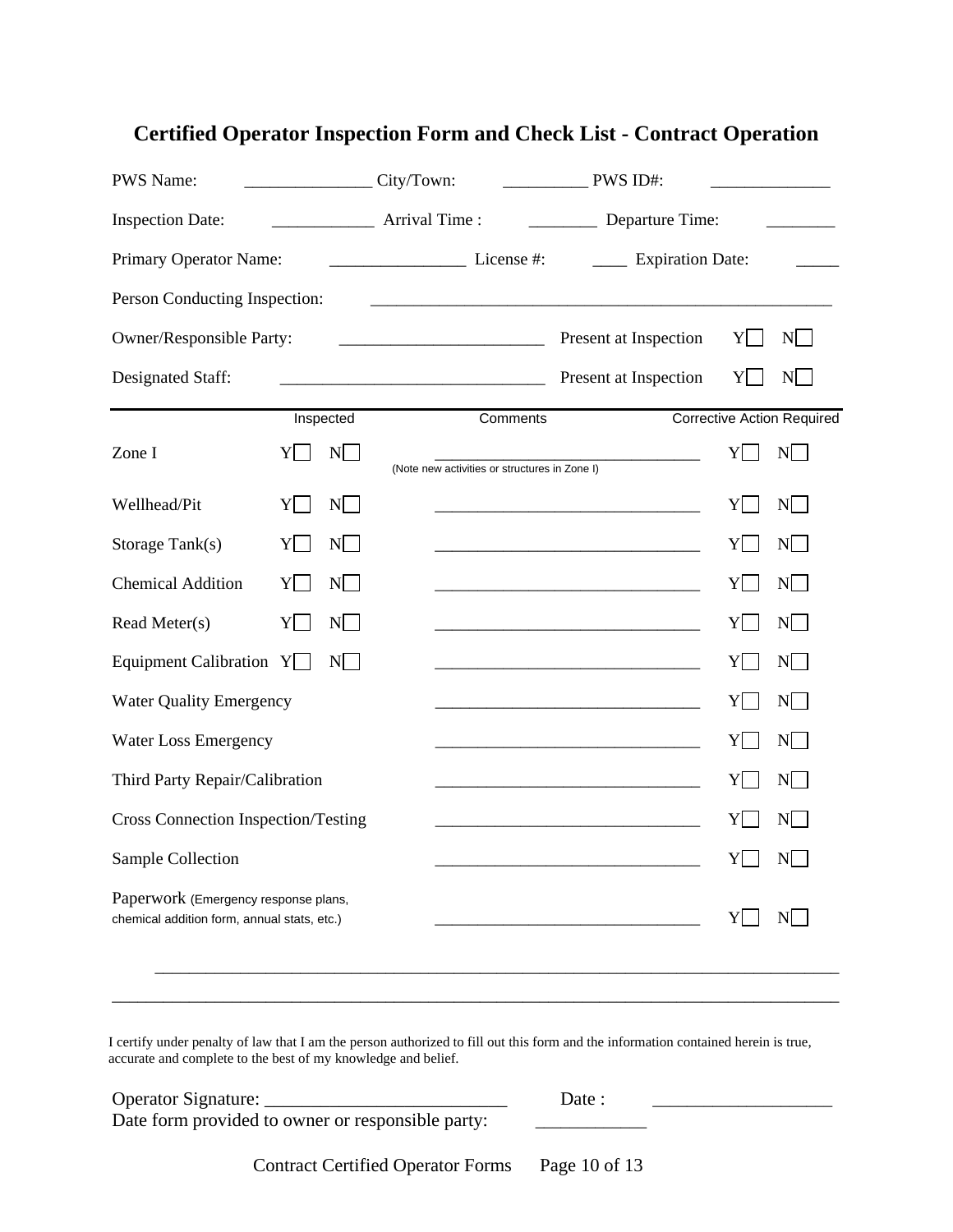### **System Staffing and Comprehensive Operations Plan**

| <b>System Name:</b>          | City/Town:     |                       | PWS ID#:    |  |
|------------------------------|----------------|-----------------------|-------------|--|
| System Classification: COM   | NTNC           | $NC$                  | (Check one) |  |
| Contract Operator(s) $\vert$ | Licensed Staff | No Certified Operator | (Check one) |  |
| <b>Operator Name:</b>        |                | Phone#                | Grade/Cert# |  |
| <b>Operator Name:</b>        |                | Phone#                | Grade/Cert# |  |
| <b>Operator Name:</b>        |                | Phone#                | Grade/Cert# |  |

Give a brief description of **proposed** operating practices including the number of hours per day, week, or month that the licensed operator will be at the facility. Include the name and telephone number of the person accepted by the licensed operator who will be responsible for the system in the absence of the licensed operator. (See notes below for further information.)

 $\overline{\phantom{a}}$  , and the contribution of the contribution of the contribution of the contribution of the contribution of the contribution of the contribution of the contribution of the contribution of the contribution of the

\_\_\_\_\_\_\_\_\_\_\_\_\_\_\_\_\_\_\_\_\_\_\_\_\_\_\_\_\_\_\_\_\_\_\_\_\_\_\_\_\_\_\_\_\_\_\_\_\_\_\_\_\_\_\_\_\_\_\_\_\_\_\_\_\_\_\_\_\_\_\_\_\_\_\_\_\_

\_\_\_\_\_\_\_\_\_\_\_\_\_\_\_\_\_\_\_\_\_\_\_\_\_\_\_\_\_\_\_\_\_\_\_\_\_\_\_\_\_\_\_\_\_\_\_\_\_\_\_\_\_\_\_\_\_\_\_\_\_\_\_\_\_\_\_\_\_\_\_\_\_\_\_\_\_

\_\_\_\_\_\_\_\_\_\_\_\_\_\_\_\_\_\_\_\_\_\_\_\_\_\_\_\_\_\_\_\_\_\_\_\_\_\_\_\_\_\_\_\_\_\_\_\_\_\_\_\_\_\_\_\_\_\_\_\_\_\_\_\_\_\_\_\_\_\_\_\_\_\_\_\_\_

\_\_\_\_\_\_\_\_\_\_\_\_\_\_\_\_\_\_\_\_\_\_\_\_\_\_\_\_\_\_\_\_\_\_\_\_\_\_\_\_\_\_\_\_\_\_\_\_\_\_\_\_\_\_\_\_\_\_\_\_\_\_\_\_\_\_\_\_\_\_\_\_\_\_\_\_\_

\_\_\_\_\_\_\_\_\_\_\_\_\_\_\_\_\_\_\_\_\_\_\_\_\_\_\_\_\_\_\_\_\_\_\_\_\_\_\_\_\_\_\_\_\_\_\_\_\_\_\_\_\_\_\_\_\_\_\_\_\_\_\_\_\_\_\_\_\_\_\_\_\_\_\_\_\_\_

If the system is currently without a certified operator, provide a date by which a certified operator will be retained \_\_\_\_\_\_\_\_\_\_\_\_\_\_\_\_\_\_\_.

Please note the following:

1. The primary operator must be able to respond to emergencies within one hour during those times when he or she is not present at the facility.

2. The primary operator is responsible for the operation of the system during his or her absence between scheduled visits. The person(s) affiliated with the public water system are acting under the direction of the primary operator.

3. The PWS must have the ability to detect any malfunction in the operation of the facility/system in the absence of the primary operator.

I certify under penalty of law that I am the person authorized to fill out this form and the information contained herein is true, accurate and complete to the best of my knowledge and belief.

Contract Certified Operator Forms Page 11 of 13

 $\frac{1}{2}$  ,  $\frac{1}{2}$  ,  $\frac{1}{2}$  ,  $\frac{1}{2}$  ,  $\frac{1}{2}$  ,  $\frac{1}{2}$  ,  $\frac{1}{2}$  ,  $\frac{1}{2}$  ,  $\frac{1}{2}$  ,  $\frac{1}{2}$  ,  $\frac{1}{2}$  ,  $\frac{1}{2}$  ,  $\frac{1}{2}$  ,  $\frac{1}{2}$  ,  $\frac{1}{2}$  ,  $\frac{1}{2}$  ,  $\frac{1}{2}$  ,  $\frac{1}{2}$  ,  $\frac{1$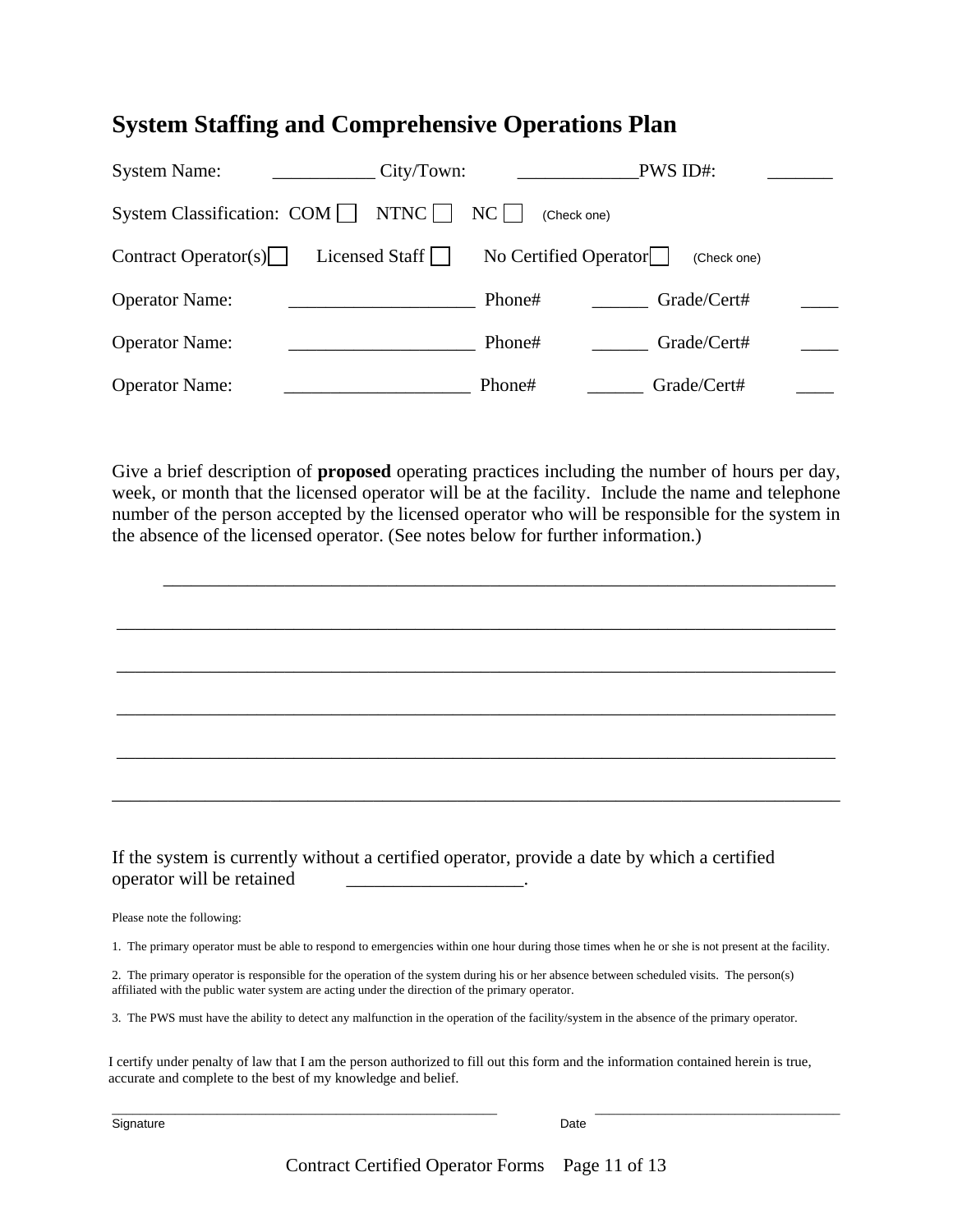Massachusetts Department of Environmental Protection (MassDEP) Drinking Water Program

### **Certified Operator Termination Notice**  Effective Termination Date

|                                                                                                                                     | Date:                                                                                                                                                                                                                                                                                                                                                                                                                                                             |
|-------------------------------------------------------------------------------------------------------------------------------------|-------------------------------------------------------------------------------------------------------------------------------------------------------------------------------------------------------------------------------------------------------------------------------------------------------------------------------------------------------------------------------------------------------------------------------------------------------------------|
|                                                                                                                                     | City/Town:                                                                                                                                                                                                                                                                                                                                                                                                                                                        |
|                                                                                                                                     | <b>PWS Name:</b>                                                                                                                                                                                                                                                                                                                                                                                                                                                  |
|                                                                                                                                     | PWS ID#:                                                                                                                                                                                                                                                                                                                                                                                                                                                          |
|                                                                                                                                     |                                                                                                                                                                                                                                                                                                                                                                                                                                                                   |
| Attention:                                                                                                                          |                                                                                                                                                                                                                                                                                                                                                                                                                                                                   |
| Due to the reason(s) listed below,<br>Name                                                                                          | $\frac{1}{\sqrt{1-\frac{1}{\sqrt{1-\frac{1}{\sqrt{1-\frac{1}{\sqrt{1-\frac{1}{\sqrt{1-\frac{1}{\sqrt{1-\frac{1}{\sqrt{1-\frac{1}{\sqrt{1-\frac{1}{\sqrt{1-\frac{1}{\sqrt{1-\frac{1}{\sqrt{1-\frac{1}{\sqrt{1-\frac{1}{\sqrt{1-\frac{1}{\sqrt{1-\frac{1}{\sqrt{1-\frac{1}{\sqrt{1-\frac{1}{\sqrt{1-\frac{1}{\sqrt{1-\frac{1}{\sqrt{1-\frac{1}{\sqrt{1-\frac{1}{\sqrt{1-\frac{1}{\sqrt{1-\frac{1}{\sqrt{1-\frac{1}{\sqrt{1-\frac{1$<br>Certified Operator License # |
| longer provide drinking water certified operator services to your public drinking water<br>system as of effective date noted above: |                                                                                                                                                                                                                                                                                                                                                                                                                                                                   |
| Non-payment for services rendered during the period                                                                                 | to                                                                                                                                                                                                                                                                                                                                                                                                                                                                |
|                                                                                                                                     |                                                                                                                                                                                                                                                                                                                                                                                                                                                                   |
| certified operator.<br>A copy of this notice has been sent to MassDEP.                                                              |                                                                                                                                                                                                                                                                                                                                                                                                                                                                   |
| If you have any questions about this notice please contact me as follows:                                                           |                                                                                                                                                                                                                                                                                                                                                                                                                                                                   |
| Name:                                                                                                                               |                                                                                                                                                                                                                                                                                                                                                                                                                                                                   |
| Address:                                                                                                                            |                                                                                                                                                                                                                                                                                                                                                                                                                                                                   |
| Phone #:                                                                                                                            | Fax $#$ :                                                                                                                                                                                                                                                                                                                                                                                                                                                         |
| Email address:                                                                                                                      |                                                                                                                                                                                                                                                                                                                                                                                                                                                                   |
| Signature:                                                                                                                          | Date:                                                                                                                                                                                                                                                                                                                                                                                                                                                             |
|                                                                                                                                     |                                                                                                                                                                                                                                                                                                                                                                                                                                                                   |
| Operator                                                                                                                            | cc: MassDEP/DWP; One Winter Street - 6 <sup>th</sup> Floor; Boston, MA 02108. Attention: Certified                                                                                                                                                                                                                                                                                                                                                                |

MassDEP \_\_\_\_\_\_\_\_\_\_\_\_\_\_ Regional Office

Contract Certified Operator Forms Page 12 of 13